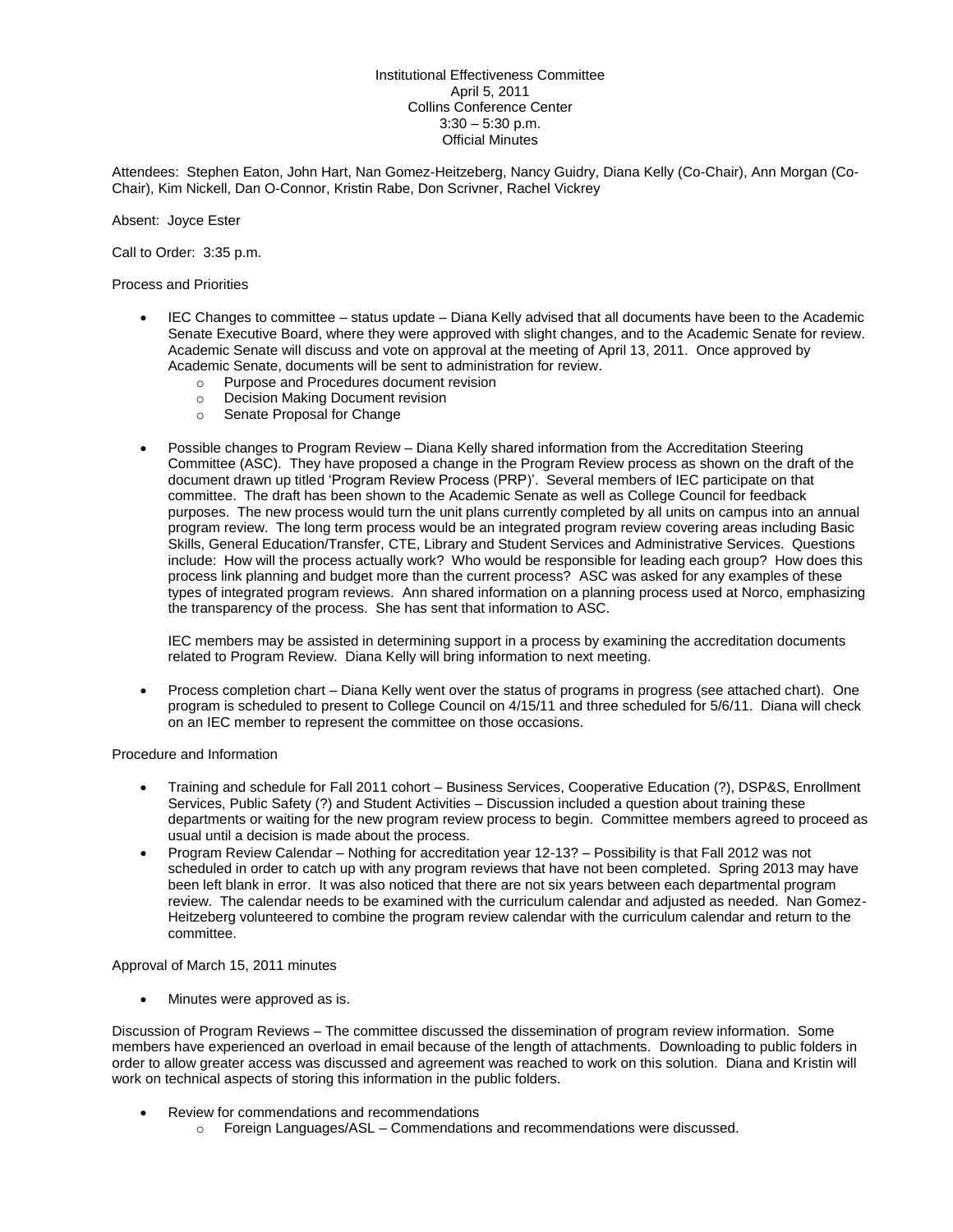- o Apprenticeship Left for next meeting as there are questions about the status of faculty participation in the review.
- o Biology Commendations and recommendations were discussed.

## Meetings for 2010-11

All 3:30 – 5 p.m. in the Collins Conference Center

May 3, 2011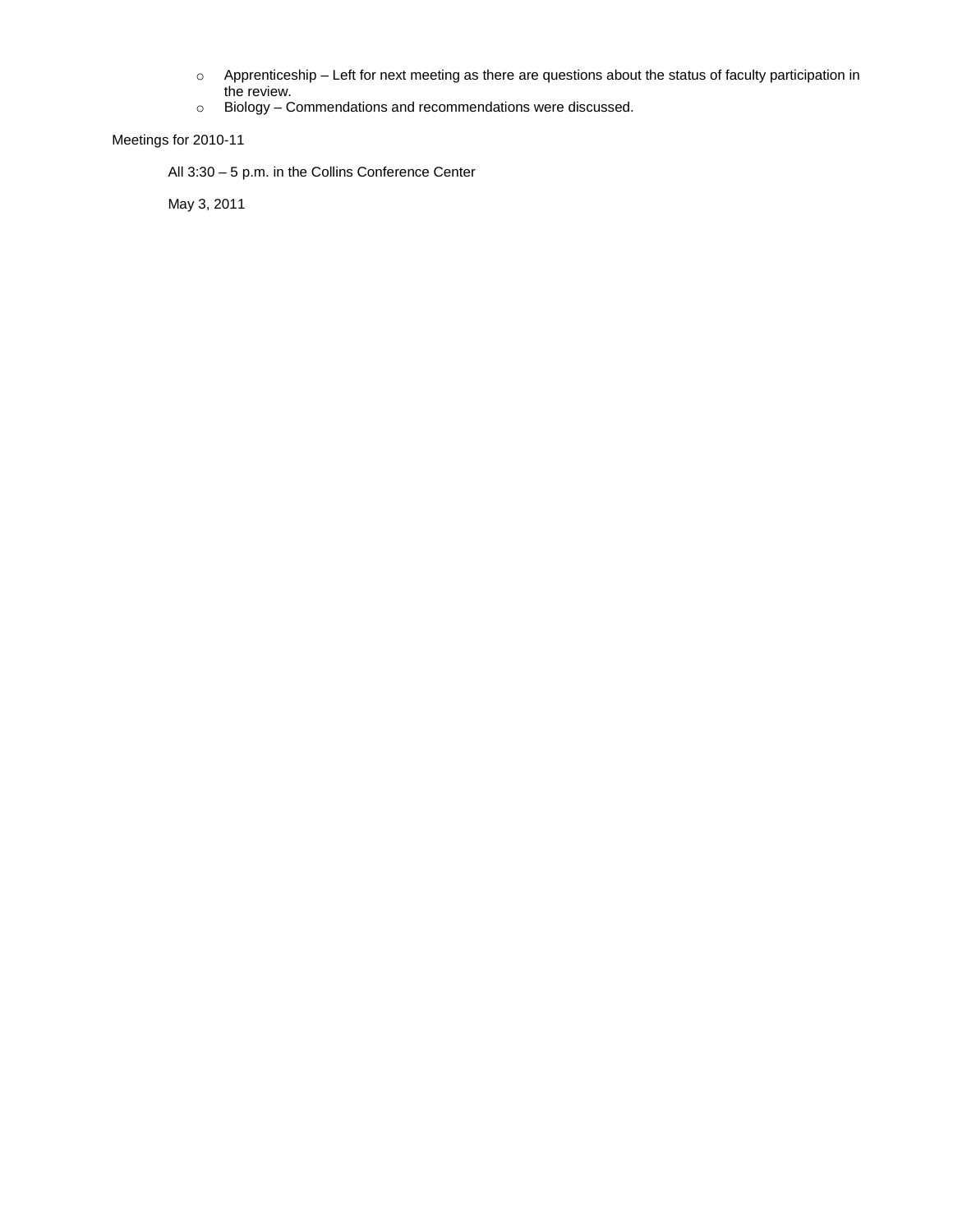| IEC Meeting Dates 2010-2011:<br>2010: Sep 7, Sep 28, Oct 19, Nov 9, Nov 30 |                                                                      |                                          |                                            |                                                                     |                                                |                                                       |                                                 |                                                |                                        | 2011: Feb 1, Feb 22, Mar 15, Apr 5, May 3      |                                                  |                                                               |                                                  |                                                                                 |  |  |
|----------------------------------------------------------------------------|----------------------------------------------------------------------|------------------------------------------|--------------------------------------------|---------------------------------------------------------------------|------------------------------------------------|-------------------------------------------------------|-------------------------------------------------|------------------------------------------------|----------------------------------------|------------------------------------------------|--------------------------------------------------|---------------------------------------------------------------|--------------------------------------------------|---------------------------------------------------------------------------------|--|--|
| Program<br><b>Name</b>                                                     | • Chair<br>• Dean<br>• Assistant                                     | $\mathbf{1}$<br><b>Notify</b><br>Program | $\mathbf{2}$<br><b>Draft</b><br><b>Due</b> | $\overline{\mathbf{3}}$<br>Co-<br>chairs<br>Receive<br><b>Draft</b> | 4<br><b>Draft</b><br>Sent to<br>Commit-<br>tee | 5<br>Commit-<br>tee<br><b>Reviews</b><br><b>Draft</b> | 6<br><b>Draft</b><br>Appraisal<br>to<br>Program | $\overline{7}$<br>Final<br><b>Draft</b><br>Due | 8<br>Co-<br>chairs<br>Receive<br>Final | 9<br>Commit-<br>tee<br><b>Reviews</b><br>Final | 10<br>Final<br>Appraisal<br>to<br>Commit-<br>tee | 11<br>Commit-<br>tee<br>Votes on<br>Final<br><b>Appraisal</b> | 12<br>Final<br><b>Appraisal</b><br>to<br>Program | 13<br>College<br>Council<br>Presen-<br>tation                                   |  |  |
| Spring 2009                                                                |                                                                      |                                          |                                            |                                                                     |                                                |                                                       |                                                 |                                                |                                        |                                                |                                                  |                                                               |                                                  |                                                                                 |  |  |
| Child<br>Development<br>Centers                                            | <b>Gail Summerford</b><br>Nan Gomez-<br>Heitzeberg                   | F 2008                                   | 2-2009                                     | 3-2009                                                              | 4-2009                                         | 4-2009                                                | 6-2009                                          | 9-2009                                         | 10-2009                                | 11-2009                                        | 1-2010                                           | 2-2010                                                        | 2-2010                                           | Email<br>$9 - 12 - 10$<br>$10 - 3 - 10$<br>$3 - 21 - 11$<br>Sch<br>$5 - 6 - 11$ |  |  |
| Delano                                                                     | <b>Richard McCrow</b><br><b>Bonnie Suderman</b>                      | F 2008                                   | 2-2009                                     | 12-2009<br>2-2010<br>3-2010                                         | $10-20-10$                                     | $3 - 15 - 11$                                         |                                                 |                                                |                                        |                                                |                                                  |                                                               |                                                  |                                                                                 |  |  |
| English                                                                    | Pam Boyles<br>Patti Ross<br>Rebecca Flores<br>$10-11-10$             | F 2008                                   | 2-2009                                     | 3-2009                                                              | 4-2009                                         | 5-2009                                                | 6-2009                                          | 9-2009                                         | 10-2009                                | 11-2009                                        | 12-2009                                          | 2-2010                                                        | 2-2010                                           | 3-2010                                                                          |  |  |
| <b>Financial Aid</b>                                                       | Joan Wegner<br>Joyce Coleman                                         | F 2008                                   | 11-2008                                    | 2-2009                                                              | 3-2009                                         | 4-2009                                                | 6-2009                                          | 9-2009                                         | 10-2009                                | 11-2009                                        | 12-2009                                          | 2-2010                                                        | 2-2010                                           | 5-2010                                                                          |  |  |
| Student<br>Health<br>Center                                                | Debra Strong<br>Joyce Coleman                                        | F 2008                                   | 2-2009                                     | 2-2009                                                              | 3-2009<br>$9 - 19 - 10$<br>4-2010              | 4-2009<br>$11 - 9 - 10$                               | 5-2009                                          | 10-2009<br>11-2009                             |                                        |                                                |                                                  |                                                               |                                                  |                                                                                 |  |  |
| Social<br>Science                                                          | Stephen Smith<br>Patti Ross<br><b>Stephen Eaton</b><br>$10 - 4 - 10$ | F 2008                                   | ?                                          | ?                                                                   | ?                                              | ŗ                                                     | ?                                               | ?                                              | ?                                      | ?                                              | 3-2010                                           | 3-2010                                                        | 4-2010                                           | Email<br>$9 - 12 - 10$<br>$10-3-10$<br>CC<br>$11 - 5 - 10$                      |  |  |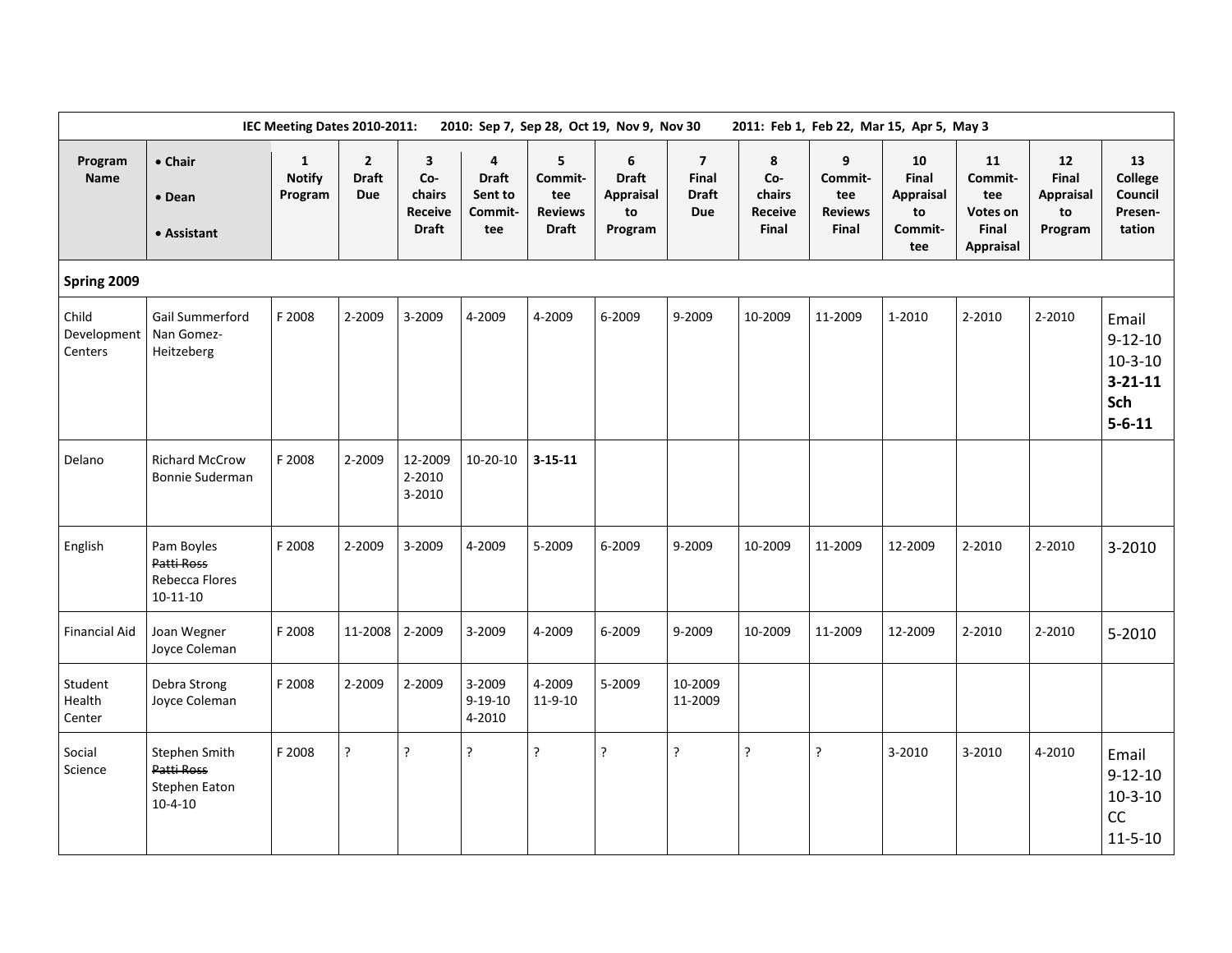| IEC Meeting Dates 2010-2011:<br>2010: Sep 7, Sep 28, Oct 19, Nov 9, Nov 30 |                                                                        |                                          |                                            |                                                                            |                                                |                                                       |                                                 |                                                |                                               | 2011: Feb 1, Feb 22, Mar 15, Apr 5, May 3      |                                                  |                                                               |                                                  |                                                                              |  |  |
|----------------------------------------------------------------------------|------------------------------------------------------------------------|------------------------------------------|--------------------------------------------|----------------------------------------------------------------------------|------------------------------------------------|-------------------------------------------------------|-------------------------------------------------|------------------------------------------------|-----------------------------------------------|------------------------------------------------|--------------------------------------------------|---------------------------------------------------------------|--------------------------------------------------|------------------------------------------------------------------------------|--|--|
| Program<br><b>Name</b>                                                     | • Chair<br>• Dean<br>• Assistant                                       | $\mathbf{1}$<br><b>Notify</b><br>Program | $\mathbf{2}$<br><b>Draft</b><br><b>Due</b> | $\overline{\mathbf{3}}$<br>Co-<br>chairs<br><b>Receive</b><br><b>Draft</b> | 4<br><b>Draft</b><br>Sent to<br>Commit-<br>tee | 5<br>Commit-<br>tee<br><b>Reviews</b><br><b>Draft</b> | 6<br><b>Draft</b><br>Appraisal<br>to<br>Program | $\overline{7}$<br>Final<br><b>Draft</b><br>Due | 8<br>Co-<br>chairs<br><b>Receive</b><br>Final | 9<br>Commit-<br>tee<br><b>Reviews</b><br>Final | 10<br>Final<br>Appraisal<br>to<br>Commit-<br>tee | 11<br>Commit-<br>tee<br>Votes on<br>Final<br><b>Appraisal</b> | 12<br>Final<br><b>Appraisal</b><br>to<br>Program | 13<br>College<br>Council<br>Presen-<br>tation                                |  |  |
| <b>Fall 2009</b>                                                           |                                                                        |                                          |                                            |                                                                            |                                                |                                                       |                                                 |                                                |                                               |                                                |                                                  |                                                               |                                                  |                                                                              |  |  |
| <b>ACDV</b>                                                                | Kimberly Van<br>Horne<br>Patti Ross<br>Rebecca Flores<br>$10-11-10$    | Sp 2009                                  | 9-2009                                     | 6-2009                                                                     | 8-2009                                         | 9-2009                                                | 10-2009                                         | 12-2009                                        | 12-2009                                       | 2-2010                                         | 3-2010                                           | 3-2010                                                        | 4-2010                                           | Email<br>$9 - 12 - 10$<br>$10-3-10$<br>Schd<br>$12 - 3 - 10$                 |  |  |
| <b>ENSL</b>                                                                | Jeannie Parent<br>Patti Ross<br>Rebecca Flores<br>$10-11-10$           | Sp 2009                                  | 9-2009                                     | 9-2009<br>10-2009                                                          | 10-2009                                        | 11-2009                                               | 11-2009                                         | 2-2010                                         | 2-2010                                        | 3-2010                                         | 3-2010                                           | 3-2010                                                        | 4-2010                                           | 5-2010                                                                       |  |  |
| HLED                                                                       | <b>Brent Dameron</b><br>Jan Stuebbe<br>Dan O'Connor<br>$7 - 1 - 10$    | Sp 2009                                  | 9-2009                                     | 1-2010<br>2-2010                                                           | 4-2010                                         | 5-2010                                                | $9 - 22 - 10$                                   | $11 - 15 - 10$                                 | $11 - 1 - 10$                                 | $2 - 22 - 11$                                  | $3 - 15 - 11$                                    | $3 - 15 - 11$                                                 | $3 - 31 - 11$                                    | Email<br>$3 - 31 - 11$<br>Sch<br>$4 - 15 - 11$                               |  |  |
| <b>PHIL</b>                                                                | Reggie Williams<br>Patti Ross<br><b>Stephen Eaton</b><br>$10 - 4 - 10$ | Sp 2009                                  | 9-2009                                     | 9-2009                                                                     | 10-2009                                        | 11-2009                                               | 11-2009                                         | 1-2010                                         | 5-2010<br>Email com<br>$9 - 19 - 10$          | $9 - 28 - 10$                                  | $10-9-10$                                        | 10-19-10                                                      | $11 - 7 - 10$                                    | Email<br>$11 - 7 - 10$<br>$11-20-10$<br>$3 - 21 - 11$<br>Sch<br>$5 - 6 - 11$ |  |  |
| COMS                                                                       | <b>Bill Moseley</b><br>Hamid Eydgahi                                   | Sp 2009                                  | 9-2009                                     | 9-2009                                                                     | 11-2009<br>3-2010                              | 11-2009<br>3-2010                                     | 1-2010<br>3-2010                                | 1-2010<br>4-2010                               | 1-2010<br>4-2010                              | $3 - 2010$<br>5-2010                           | 5-2010                                           | 5-2010                                                        | 5-2010                                           | Email<br>$9 - 12 - 10$<br>cc<br>$10 - 1 - 10$                                |  |  |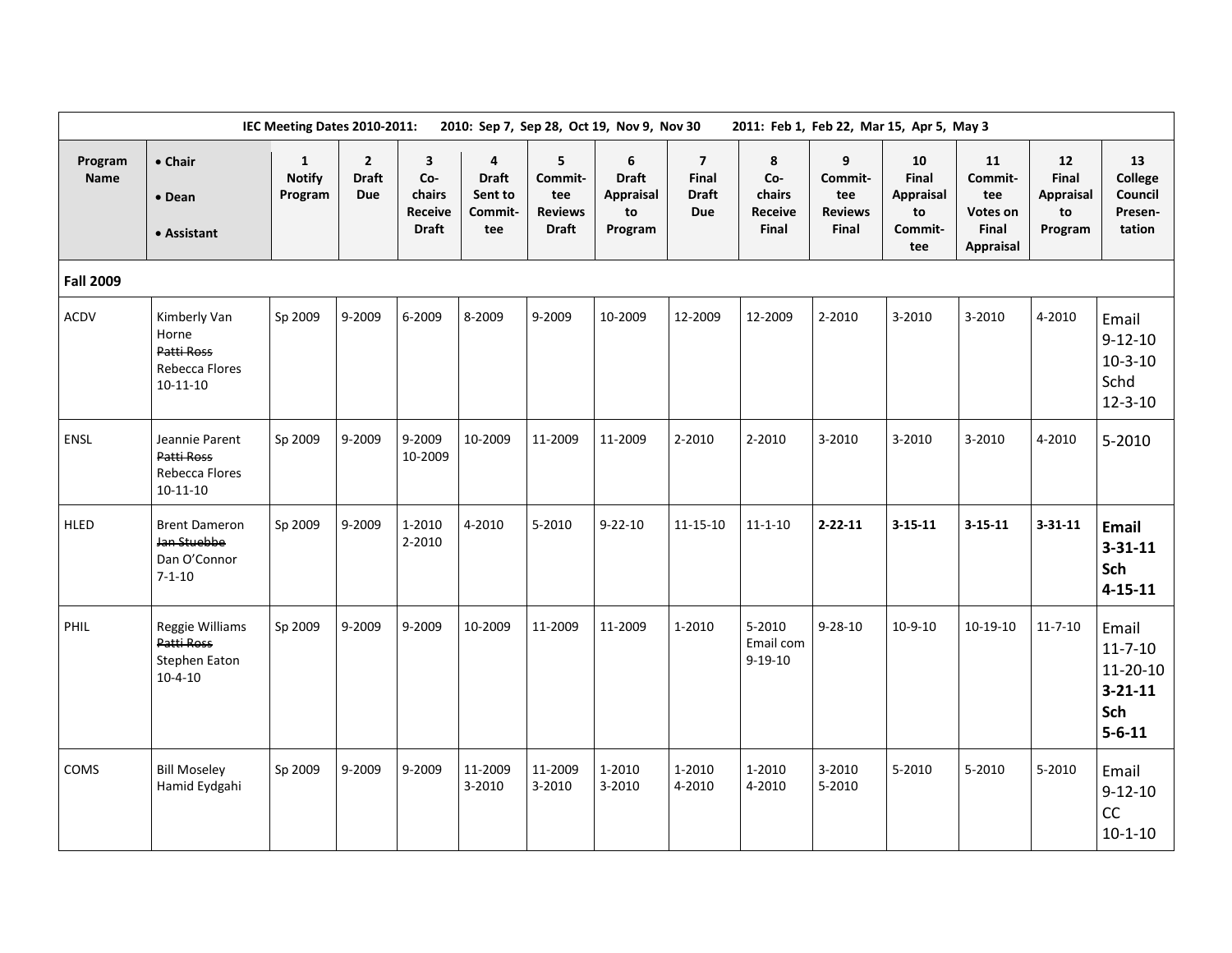|                         | IEC Meeting Dates 2010-2011:                        |                                          |                                              |                                                                 | 2010: Sep 7, Sep 28, Oct 19, Nov 9, Nov 30     |                                                       | 2011: Feb 1, Feb 22, Mar 15, Apr 5, May 3              |                                                       |                                        |                                                |                                                  |                                                     |                                           |                                               |  |
|-------------------------|-----------------------------------------------------|------------------------------------------|----------------------------------------------|-----------------------------------------------------------------|------------------------------------------------|-------------------------------------------------------|--------------------------------------------------------|-------------------------------------------------------|----------------------------------------|------------------------------------------------|--------------------------------------------------|-----------------------------------------------------|-------------------------------------------|-----------------------------------------------|--|
| Program<br>Name         | • Chair<br>• Dean<br>• Assistant                    | $\mathbf{1}$<br><b>Notify</b><br>Program | $\overline{2}$<br><b>Draft</b><br><b>Due</b> | $\mathbf{3}$<br>Co-<br>chairs<br><b>Receive</b><br><b>Draft</b> | 4<br><b>Draft</b><br>Sent to<br>Commit-<br>tee | 5<br>Commit-<br>tee<br><b>Reviews</b><br><b>Draft</b> | 6<br><b>Draft</b><br><b>Appraisal</b><br>to<br>Program | $\overline{7}$<br>Final<br><b>Draft</b><br><b>Due</b> | 8<br>Co-<br>chairs<br>Receive<br>Final | 9<br>Commit-<br>tee<br><b>Reviews</b><br>Final | 10<br>Final<br>Appraisal<br>to<br>Commit-<br>tee | 11<br>Commit-<br>tee Votes<br>on Final<br>Appraisal | 12<br>Final<br>Appraisal<br>to<br>Program | 13<br>College<br>Council<br>Presen<br>tation  |  |
| Spring 2010             |                                                     |                                          |                                              |                                                                 |                                                |                                                       |                                                        |                                                       |                                        |                                                |                                                  |                                                     |                                           |                                               |  |
| Extended<br>Learning    | Kathleen Loomis-<br>Tubessing<br>Bonnie<br>Suderman | F 2009                                   | 2-2010                                       | 2-2010                                                          | 3-2010                                         | 4-2010                                                | 5-2010                                                 | 9-2010<br>Email<br>dept<br>$9 - 26 - 10$              | $9 - 28 - 10$<br>Email<br>$10-9-10$    | $10-19-10$                                     | $11 - 3 - 10$                                    | $11 - 9 - 10$                                       | $3 - 31 - 11$                             | Email<br>$3 - 31 - 11$<br>Sch<br>$5 - 6 - 11$ |  |
| Information<br>Services | Jim McGee<br>Bonnie<br>Suderman                     | F 2009                                   | 2-2010                                       | 2-2010                                                          | 4-2010                                         | 4-2010                                                | 5-2010                                                 | 9-2010                                                | 8-2010<br>Email com<br>$9 - 19 - 10$   | $9 - 28 - 10$                                  | $10-9-10$                                        | $10-19-10$                                          | $11 - 7 - 10$                             | 5-2010                                        |  |
| <b>Fall 2010</b>        |                                                     |                                          |                                              |                                                                 |                                                |                                                       |                                                        |                                                       |                                        |                                                |                                                  |                                                     |                                           |                                               |  |
| Bookstore               | Laura Lorigo<br>LaMont Schiers                      | Sp 2010                                  | 8-2010                                       | 8-2010                                                          | $10-9-10$                                      | $10-19-10$                                            | Email<br>$4 - 1 - 11$<br>$4 - 4 - 11$                  | $5 - 13 - 11$                                         |                                        |                                                |                                                  |                                                     |                                           |                                               |  |
| <b>M&amp;O</b>          | Paula Bray<br>LaMont Schiers                        | Sp 2010                                  | 8-2010                                       | 8-2010                                                          | $10-9-10$                                      | $11 - 10$                                             | $3 - 23 - 11$                                          | $4 - 25 - 11$                                         |                                        |                                                |                                                  |                                                     |                                           |                                               |  |
| Graphics                | Laura Lorigo<br>LaMont Schiers                      | Sp 2010                                  | 8-2010<br>Email<br>dept<br>9-2010            |                                                                 |                                                |                                                       |                                                        |                                                       |                                        |                                                |                                                  |                                                     |                                           |                                               |  |
| Work<br>Experience      | Hamid Eydgahi                                       | F-2010                                   | $11 - 12$<br>2010                            |                                                                 |                                                |                                                       |                                                        |                                                       |                                        |                                                |                                                  |                                                     |                                           |                                               |  |

 $\blacksquare$ 

 $\blacksquare$